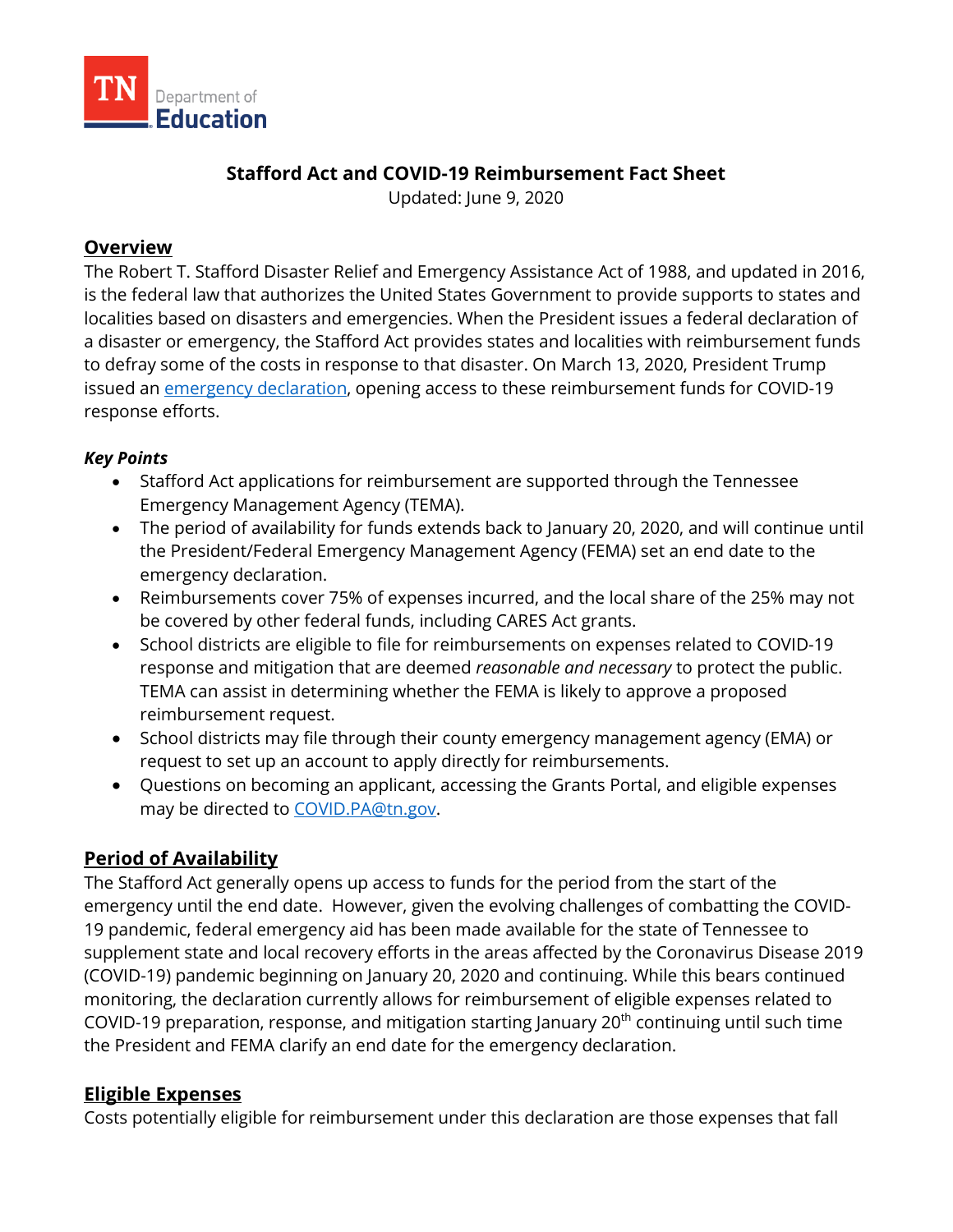under the FEMA Category B, Emergency Protective Measures expense category. Additional guidance on eligible expenses may be found by viewing [FEMA's Coronavirus \(COVID-19\) Pandemic:](https://www.fema.gov/news-release/2020/03/19/coronavirus-covid-19-pandemic-eligible-emergency-protective-measures#:%7E:text=Stafford%20Disaster%20Relief%20and%20Emergency,of%20FEMA)  [Eligible Emergency Protective Measures fact sheet.](https://www.fema.gov/news-release/2020/03/19/coronavirus-covid-19-pandemic-eligible-emergency-protective-measures#:%7E:text=Stafford%20Disaster%20Relief%20and%20Emergency,of%20FEMA) Below are listed some potential eligible expenses provided they meet the necessary and reasonable thresholds..

- Labor/supply costs associated with your response to COVID-19
- Measures taken to protect students and staff from the potential spread of COVID-19
- Overtime paid to employees preparing for and responding to COVID-19
- Costs of PPE associated with COVID-19
- Costs for contractors performing emergency protective work related to COVID-19
- Other costs related to COVID-19 the organization would not normally incur during regular operations

Please reach out to TEMA utilizing the contact information on the last page of this document for further clarification on eligible expenses and submitting claims**.** 

# **Submitting Claims**

For claims to be submitted, an applicant must have an account in the Grants Portal and then file a specific reimbursement application.

Within the [Grants Portal,](https://grantee.fema.gov/) school districts may opt to either a) leverage their respective county's account in the Grants Portal in collaboration with local EMAs (contact information included below), or b) apply to set up their own account. Please note that while all counties have existing accounts, school districts would only have existing accounts if they have applied for public assistance previously.

• County Accounts: If working with existing county accounts, school districts may need to complete the **Applicant Agent** [Form](https://www.tn.gov/content/dam/tn/tema/documents/covid19-pa-documents/Applicant%20Agent%20Form.pdf) to have access to the Grant Portal to load reimbursement applications.

# **Application and Grants Portal Guidance, Tennessee Emergency Management Agency**

- [Applicant Quick Guide](https://www.tn.gov/content/dam/tn/tema/documents/Applicant%20Quick%20Guide%20Grants%20Portal%20Account%20and%20RPA%20(05.15.20).pdf)  [Grants Portal Account](https://www.tn.gov/content/dam/tn/tema/documents/Applicant%20Quick%20Guide%20Grants%20Portal%20Account%20and%20RPA%20(05.15.20).pdf)  [and RPA](https://www.tn.gov/content/dam/tn/tema/documents/Applicant%20Quick%20Guide%20Grants%20Portal%20Account%20and%20RPA%20(05.15.20).pdf)
- [Applicant Quick Guide](https://www.tn.gov/content/dam/tn/tema/documents/Applicant%20Quick%20Guide%20Completing%20and%20Submitting%20a%20COVID-19%20Project%20Application.pdf)  [Completing and](https://www.tn.gov/content/dam/tn/tema/documents/Applicant%20Quick%20Guide%20Completing%20and%20Submitting%20a%20COVID-19%20Project%20Application.pdf)  [Submitting a COVID-19](https://www.tn.gov/content/dam/tn/tema/documents/Applicant%20Quick%20Guide%20Completing%20and%20Submitting%20a%20COVID-19%20Project%20Application.pdf)  [Project Application](https://www.tn.gov/content/dam/tn/tema/documents/Applicant%20Quick%20Guide%20Completing%20and%20Submitting%20a%20COVID-19%20Project%20Application.pdf)
- [FEMA Job Aid Requests](https://www.tn.gov/content/dam/tn/tema/documents/FEMA%20Job%20Aid%20Requests%20for%20Information%20(RFI).pdf)  [for Information](https://www.tn.gov/content/dam/tn/tema/documents/FEMA%20Job%20Aid%20Requests%20for%20Information%20(RFI).pdf)
- [FEMA Job Aid COVID-19](https://www.tn.gov/content/dam/tn/tema/documents/FEMA%20Job%20Aid%20COVID-19%20Process%20Overview.pdf)  [Process Overview](https://www.tn.gov/content/dam/tn/tema/documents/FEMA%20Job%20Aid%20COVID-19%20Process%20Overview.pdf)
- [COVID-19 Streamlined](https://www.tn.gov/content/dam/tn/tema/documents/COVID-19%20Streamlined%20Project%20Application.pdf)  [Project Application](https://www.tn.gov/content/dam/tn/tema/documents/COVID-19%20Streamlined%20Project%20Application.pdf)
- [Completing and](https://www.tn.gov/content/dam/tn/tema/documents/Completing%20and%20Submitting%20a%20COVID-19%20Project%20Application.pdf)  [Submitting a COVID-19](https://www.tn.gov/content/dam/tn/tema/documents/Completing%20and%20Submitting%20a%20COVID-19%20Project%20Application.pdf)  [Project Application](https://www.tn.gov/content/dam/tn/tema/documents/Completing%20and%20Submitting%20a%20COVID-19%20Project%20Application.pdf)
- [Applicant Quick Guide](https://www.tn.gov/content/dam/tn/tema/documents/Applicant%20Quick%20Guide%20COVID19%20Process%20Overview.pdf)  [COVID-19](https://www.tn.gov/content/dam/tn/tema/documents/Applicant%20Quick%20Guide%20COVID19%20Process%20Overview.pdf) Process [Overview](https://www.tn.gov/content/dam/tn/tema/documents/Applicant%20Quick%20Guide%20COVID19%20Process%20Overview.pdf)
- [FEMA Job Aid-Expedited](https://www.tn.gov/content/dam/tn/tema/documents/FEMA%20Job%20Aid-Expedited%20Funding%20for%20COVID-19.pdf)  [Funding for COVID-19](https://www.tn.gov/content/dam/tn/tema/documents/FEMA%20Job%20Aid-Expedited%20Funding%20for%20COVID-19.pdf)
- [Public Assistance Medical](https://www.tn.gov/content/dam/tn/tema/documents/Public%20Assistance%20Medical%20Care%20Policy%20for%20COVID-19.pdf)  [Care Policy for COVID-19](https://www.tn.gov/content/dam/tn/tema/documents/Public%20Assistance%20Medical%20Care%20Policy%20for%20COVID-19.pdf)
- [Clarification on Eligible](https://www.tn.gov/content/dam/tn/tema/documents/Clarification%20on%20Eligible%20Public%20Assistance%20Program%20Labor%20Costs%20for%20COVID.pdf)  [Public Assistance](https://www.tn.gov/content/dam/tn/tema/documents/Clarification%20on%20Eligible%20Public%20Assistance%20Program%20Labor%20Costs%20for%20COVID.pdf)  [Program Labor Costs for](https://www.tn.gov/content/dam/tn/tema/documents/Clarification%20on%20Eligible%20Public%20Assistance%20Program%20Labor%20Costs%20for%20COVID.pdf)  **[COVID](https://www.tn.gov/content/dam/tn/tema/documents/Clarification%20on%20Eligible%20Public%20Assistance%20Program%20Labor%20Costs%20for%20COVID.pdf)**
- New Accounts: To create their own accounts and submit a reimbursement request, districts should follow the [Applicant Quick Guide Grants Portal Account and RPA.](https://www.tn.gov/content/dam/tn/tema/documents/Applicant%20Quick%20Guide%20Grants%20Portal%20Account%20and%20RPA%20(05.15.20).pdf) New applicants should also complete the [Applicant Agent Form](https://www.tn.gov/content/dam/tn/tema/documents/covid19-pa-documents/Applicant%20Agent%20Form.pdf) and send to [COVID.PA@tn.gov.](mailto:COVID.PA@tn.gov)

Once a district has access to the portal, log into the Grants Portal and follow the link at the top of the page to submit your Request for Public Assistance.